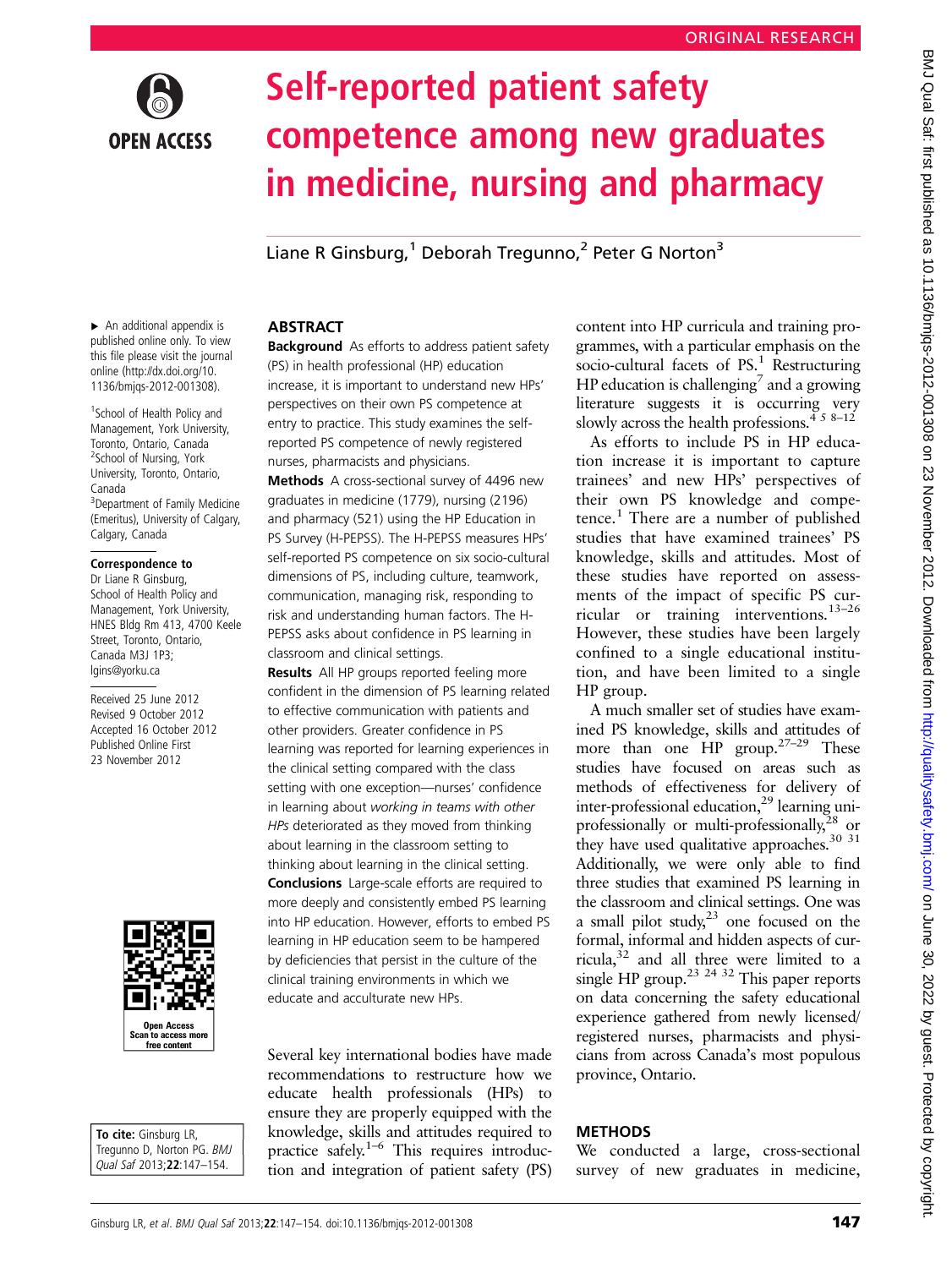nursing and pharmacy using the HP Education in PS Survey (H-PEPSS).<sup>33</sup> The H-PEPSS is a validated tool that measures HPs' self-reported PS competence. The study was conducted in the fall of 2010 in the Canadian province of Ontario, which has six medical schools, 15 nursing schools and two training programmes for pharmacists, all of which are housed in publicly funded universities. At the time of data collection one of the pharmacy programmes was new and did not yet have graduates.

#### Sampling and procedures

The inclusion criteria for the sample were nurses, medical doctors and pharmacists who received registration/licensure with their relevant regulatory college in Ontario, Canada in 2010 (this was expanded to 2009 or 2010 for the pharmacy and postgraduate medicine groups to yield a sufficient sample for these two groups); completed their degree in a Canadian university during the preceding 1 year period; and provided their college with an email address. In the case of the physicians there were two groups: those who had just finished medical school (the MD group); and those who had just completed a residency (the postgraduate medicine group). The resulting sample consisted of 814 in the MD group, 965 in the postgraduate medicine group, 2196 registered nurses and 521 pharmacists. All 4496 members of the sample were invited to participate in this study.

The relevant professional college (the College of Physicians and Surgeons of Ontario, College of Nurses of Ontario, the Ontario College of Pharmacists) sent an email invitation to take part in the survey along with a link to the survey webpage. Following recommendations for electronic surveys $34$ two reminder invitations were sent out 1 and 2 weeks after the initial invitation. Survey invitations were drafted by the research team and were consistent for all three professional groups. To allow for anonymous survey completion, no trackable links were used. We were aware of the historically poor survey response rates from practicing HPs and in an attempt to ameliorate this we offered two draws, each one for an iPad. However, respondents had to provide their email address if they wished to be entered into one of these draws. Completed survey data were retrievable only by one of the study investigators (LG) who is not affiliated with any of the regulatory colleges. The study received approval from the Human Participants Review Committee in the Office of Research Ethics at the lead author's home institution (York University).

#### Survey instrument

Study data were gathered using the H-PEPSS.<sup>33</sup> The H-PEPSS measures HPs' self-reported PS competence and was designed to reflect six socio-cultural areas fundamental to PS and central to a number of key PS competency frameworks developed by various international professional bodies and WHO.<sup>5</sup> 35 36 A systematic review<sup>37</sup> published just prior to publication of the H-PEPSS found no existing surveys that measured the breadth of content reflected in these safety competencies.

The psychometric properties of the H-PEPSS are described elsewhere<sup>33</sup> and support a 16-item measure of self-reported PS competence that reflects six dimensions: Working in teams with other HPs (three items), Communicating effectively (three items), Managing safety risks (three items), Understanding human and environmental factors (two items), Recognising and responding to adverse events (two items), and Culture of safety (three items). For all six dimensions, αs range from 0.81 to 0.85. Items begin with the stem 'I feel confident in what I learned about…' and are answered using a five-point disagree–agree Likert-type scale and include a 'don't know' option. For each item, respondents are asked to respond separately about their confidence in what they learned in the classroom setting versus the clinical setting (given the structure of postgraduate medical training, this group is only asked about the clinical setting). Survey items in each dimension are shown in online appendix 1. Mean dimension scores are calculated from the items in each dimension for each learning setting (eg, you will have a score for confidence in learning around Communicating effectively based on education provided in the classroom and a separate score for confidence in learning around Communicating effectively based on education provided in the clinical setting). The H-PEPSS begins by asking about confidence in knowledge of four more clinical aspects of safety (eg, hand hygiene and infection control). These items are included in the H-PEPSS solely to help respondents distinguish between clinical and socio-cultural aspects of PS so they can focus on the latter.

# Analysis

Study analyses were carried out using basic descriptive and inferential statistics: H-PEPSS dimension means were compared; one-way analysis of variance (ANOVA) was used to compare H-PEPSS dimension scores across the different HP groups in the study; and paired t tests were used to examine differences in confidence in PS learning in the class setting compared with learning in the clinical setting for each H-PEPSS dimension. All analyses were carried out using SPSS V.19.

# RESULTS

# Respondents

Of the 4496 new graduates invited to complete the H-PEPSS, 180 had undeliverable email addresses or were terminated at the survey website for failing to meet the study eligibility criteria outlined above. A total of 1247 out of 4316 eligible new graduates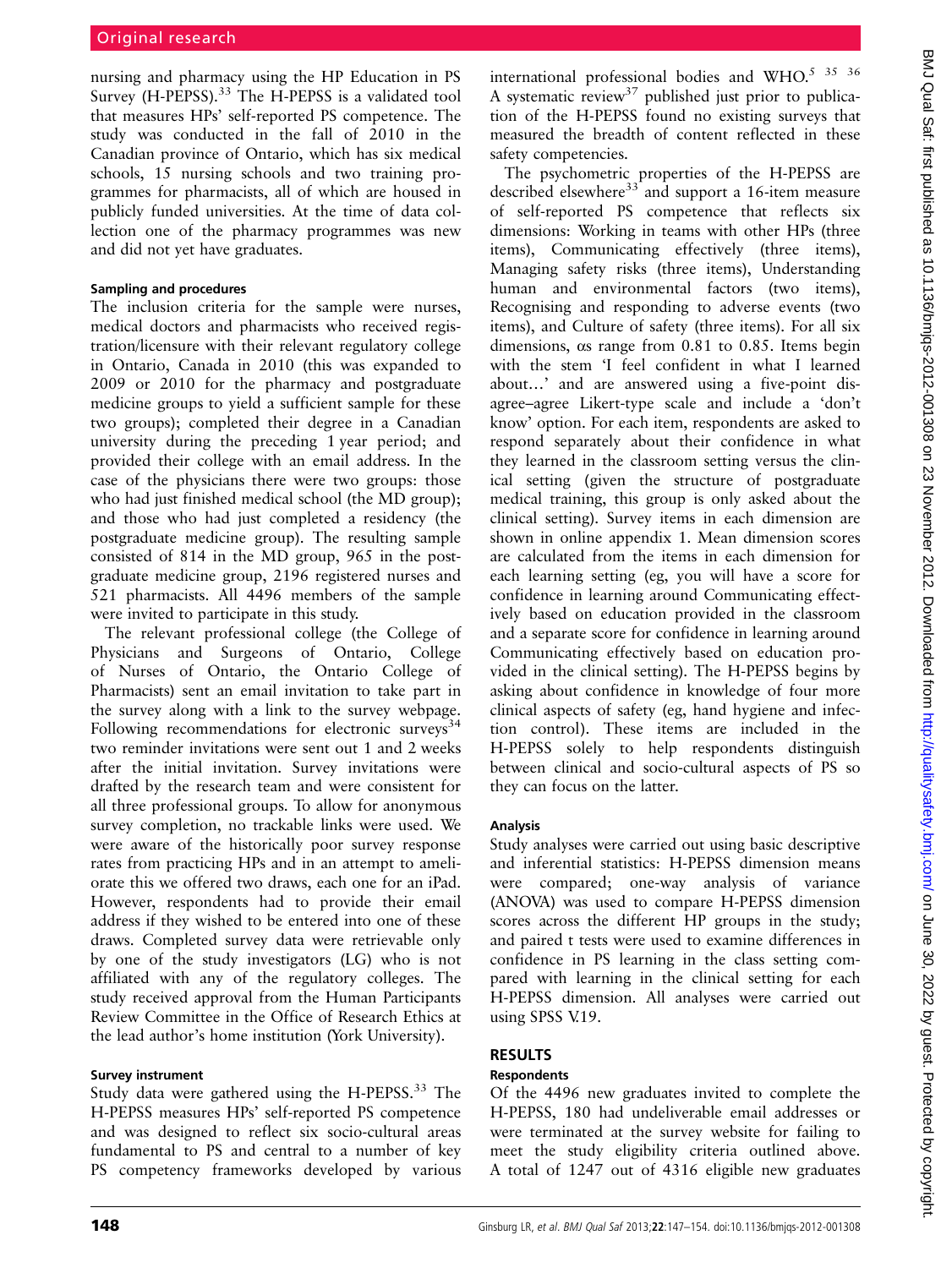submitted an online survey resulting in a response rate of 28.9% overall, with slight variation by respondent group (MD group=35%, postgraduate medicine 25%, pharmacy 29% and nursing 28%). Summary data provided by the relevant colleges indicate that the respondent group is representative of the target population in terms of age (mean age= $27.5$ ), gender ( $55\%$ ) women for both medicine groups, 70% for pharmacy and 91% for nursing) and training institution, with one exception—those who trained in a Canadian jurisdiction outside of Ontario are slightly underrepresented in the respondent group. Data from 1102 responders who responded to more than 50% of the items in each H-PEPSS dimension are included in the analyses reported here.

# Comparing H-PEPSS dimensions

To compare self-reported PS competence across the H-PEPSS dimensions, dimension means are compared and reported in table 1. Column B shows dimension means (as measured on a five-point scale ranging from 1 ('strongly disagree') to 5 ('strongly agree')) for selfreported confidence in learning in the classroom and clinical setting for all HP groups combined. Based on non-overlapping 95% CIs (not shown), respondents' self-reported PS competence in the Communicating effectively dimension is significantly higher than selfreported PS competence in the Working in teams with other HPs dimension, the Managing safety risks dimension and the Understanding human and environmental factors that influence safety dimension. This pattern holds true for all HP groups and for confidence in learning in the classroom and clinical settings with one exception (for learning in the clinical setting pharmacists are equally confident in the learning around Effective communication and Understanding human and environmental factors that influence safety).

**Table 1** Items in the managing safety risks dimension

# Differences between HP groups on the H-PEPSS

One-way ANOVA was used to test for differences in self-reported PS competence across the different HP groups in the study. For learning in the classroom setting (comparing mean scores in table 1), nurses scored significantly higher than the pharmacy and MD groups on all dimensions  $F(df=2, 870)$  F ranges from 17.45 to 49.09,  $df=(2, 870)$ ,  $p=0.000$ ). For learning in the clinical setting, nurses' self-reported PS competence around Working in teams with other HPs is significantly lower than the MD and postgraduate medicine groups ( $F(df=3, 1091)$   $F=7.008$ ,  $df=(3, 1091)$ ,  $p=0.000$ ; however, nurses' scores are significantly higher than both physician groups on all other dimensions  $(F(3, 1091)$  F ranges from 7.03 to 17.64, df=(3, 1091), p=0.000) except Communicating effectively, for which there are no significant differences between any of the groups. The teamwork dimension is explored in more detail below.

# Differences in self-reported PS competence in different learning settings

Paired t tests were used to compare confidence in PS learning in the class versus clinical setting. The trend in the data for the pharmacy and MD groups is that confidence in PS learning was significantly higher for the clinical setting compared with the classroom setting  $(p<0.01$ ; see table 1, columns D and E) with a few exceptions shown in bold text: pharmacists' scores based on the classroom and clinical setting learning did not differ on the Communicating effectively dimension, and MDs' self-reported confidence in PS learning regarding a Culture of safety did not differ from the class to clinical setting. Nurses were the only group to report significantly lower levels of confidence in learning in the clinical setting than the classroom setting and this was true for the dimensions Working in teams with other HPs, Communicating

| <b>Dimension</b>                              | A                          | B                           | c                           | D                            | Е<br><b>MD</b><br>$N = 236$ | F                           |  |
|-----------------------------------------------|----------------------------|-----------------------------|-----------------------------|------------------------------|-----------------------------|-----------------------------|--|
|                                               | <b>Learning</b><br>setting | All HP groups<br>$N = 1102$ | <b>Nursing</b><br>$N = 520$ | <b>Pharmacy</b><br>$N = 120$ |                             | Postgrad. med.<br>$N = 226$ |  |
| Working in teams with other HPs               | Clinical                   | 3.72                        | $3.62*$                     | 3.67                         | 3.84                        | 3.86                        |  |
|                                               | Class                      | 3.74                        | $3.89**$                    | $3.33**$                     | 3.61                        | n/a                         |  |
| Communicating effectively                     | Clinical                   | 4.15                        | 4.19                        | 4.08                         | 4.09                        | 4.18                        |  |
|                                               | Class                      | 4.12                        | $4.26***$                   | 4.04                         | 3.86                        | n/a                         |  |
| Managing safety risks                         | Clinical                   | 3.82                        | $3.95*$                     | 3.80                         | 3.62                        | 3.72                        |  |
|                                               | Class                      | 3.55                        | $3.71***$                   | 3.40                         | 3.27                        | n/a                         |  |
| Understanding human and environmental factors | Clinical                   | 3.84                        | $4.04*$                     | 3.92                         | 3.59                        | 3.61                        |  |
| that influence PS                             | Class                      | 3.75                        | $4.00**$                    | 3.32                         | 3.42                        | n/a                         |  |
| Recognise and respond to remove immediate     | Clinical                   | 4.02                        | $4.14*$                     | 3.98                         | 3.89                        | 3.92                        |  |
| risks of harm                                 | Class                      | 3.79                        | $3.92**$                    | 3.71                         | 3.54                        | n/a                         |  |
| Culture of safety (feel safe to speak up/     | Clinical                   | 3.84                        | $3.95*$                     | 3.85                         | 3.69                        | 3.73                        |  |
| understand system nature of PS problems)      | Class                      | 3.91                        | $4.07**$                    | 3.59                         | 3.70                        | n/a                         |  |

\*Significant within learning setting compared with both medicine groups.

\*\*Significant within learning setting compared with other HP groups.

HP, health professional; PS, patient safety.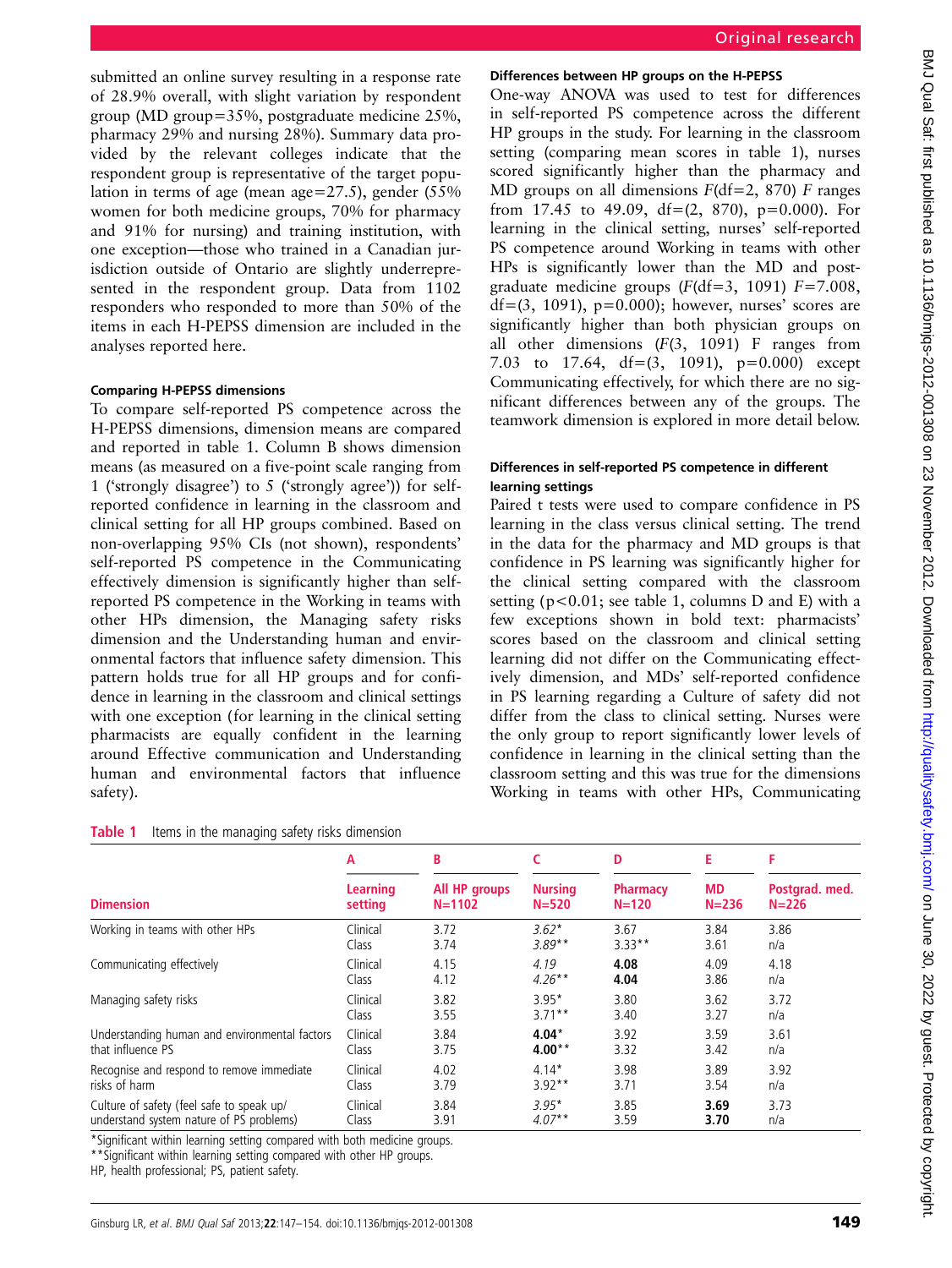|                                                                        |                   | % agree/strongly agree  |              |              |                              |  |
|------------------------------------------------------------------------|-------------------|-------------------------|--------------|--------------|------------------------------|--|
| 'I feel confident in what I learned about'                             | Learning setting  | <b>Nursing Pharmacy</b> |              | MD           | <b>Postgraduate medicine</b> |  |
| Q14. Recognising routine situations in which safety problems may arise | Class<br>Clinical | 73.4<br>83.5            | 61.0<br>82.5 | 69.9         | 53.0 76.4                    |  |
| Q15. Identifying and implementing safety solutions                     | Class<br>Clinical | 67.2<br>73.1            | 48.7<br>72.0 | 43.3<br>54.5 | 59.1                         |  |
| Q16. Anticipating and managing high-risk situations                    | Class<br>Clinical | 56.9<br>72.0            | 45.8<br>63.0 | 41.0<br>57.4 | 63.6                         |  |

effectively and Culture of safety (italic text in table 1) (t=−6.2 to −2.4, df=515, p=0.000 ti 0.017). Nurses' self-reported confidence in PS learning on the Understanding human factors dimension did not differ for the classroom and clinical setting.

The trend of different levels of confidence for learning in the clinical setting compared with learning in the classroom setting was explored in greater detail by looking at specific items.<sup>20</sup> For the Managing safety risks dimension table 2 shows that the clinical setting equips all groups with far more confidence in learning on each of these items. In addition, a comparison of the MD and postgraduate medicine scores suggests increasing confidence with a longer period in the clinical setting. This result is consistent with reported data for this dimension gathered from nursing students in different years of an undergraduate nursing programme.<sup>38</sup>

A focus on individual items is also useful for more closely examining the dimension Working in teams with other HPs. Table 1 indicates that the Working in teams with other HPs dimension scores lower than many or all dimensions across all four groups. In addition, the only instance when nurses' level of confidence in learning is significantly lower than any of the other HP groups we examined is for learning in the clinical setting related to Working in teams with other

HPs. Furthermore, nurses' confidence in learning related to Working in teams with other HPs is not only significantly lower for learning in the clinical setting than for learning in the classroom setting but the magnitude of this difference is important (Cohen's  $d=0.33$ , which is a small to medium effect size).<sup>39</sup> Figure 1 shows the percentage of respondents in each HP group who agree with each of the three items in this dimension. On items 9 and 10, 12% and 20% fewer nurses were confident following clinical learning than classroom learning. In contrast, pharmacists and postgraduates expressed far greater confidence in learning on all three items as they move from thinking about classroom learning to learning in the clinical setting. Online appendix 1 shows all of the items in each dimension and the percentage of respondents in each HP group who agreed or strongly agreed with each question.

#### **DISCUSSION**

This study examined self-reported PS competence among newly registered/licensed nurses, pharmacists and physicians. In this study self-reported PS competence is operationalised as level of confidence in learning about six socio-cultural dimensions of PS. Here we discuss three key findings. First, the overall levels of confidence in PS learning we found are consistent



**Figure 1** Items in the Working in teams with other health professionals dimension. PGY1, postgraduate year 1.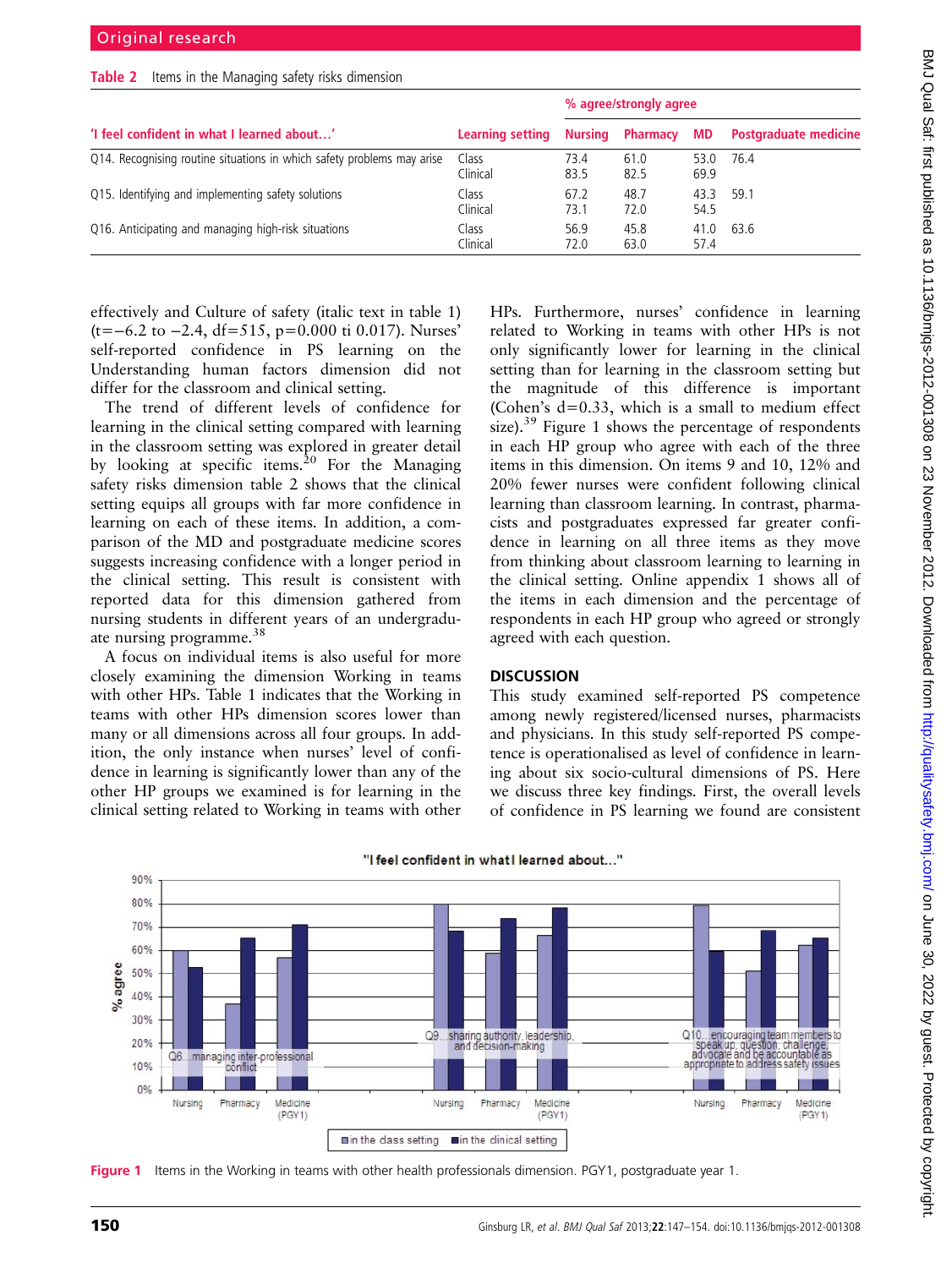with other research with physicians, indicating that more training in how to handle errors is required.<sup>40</sup> In addition, our results show lower levels of confidence in PS learning around the dimensions of Managing safety risks and Understanding human and environmental factors that influence PS—a finding that underscores the need to introduce concepts from 'safety science' into HP education.<sup>41</sup>

Second, our results show nurses scored significantly higher than the pharmacy and MD groups on all H-PEPSS dimensions for learning in the classroom setting, and on most dimensions for learning in the clinical setting. Different studies that have asked different HP trainees the same question (about the extent to which 'the culture of medicine makes it easy for providers to deal constructively with errors') also show far more positive scores for nurse trainees<sup>25 26</sup> compared with physician trainees.<sup>17</sup> Other work<sup>27</sup> has also found medical students' self-reported baseline PS knowledge scores were significantly lower than those of nurses and respiratory therapists. While interesting, these kinds of absolute differences in levels of confidence in PS learning across different HP groups may reflect a number of factors, including differences in professional beliefs entrenched within the culture of learning42 43 or HP group differences in levels of 'not knowing what one doesn't know'. Accordingly, this is an area in need of further study.

Third, our results showing differences in PS learning confidence across learning settings have interesting implications. The trend in our data was that the pharmacy and physician groups reported significantly higher confidence in PS learning following experience in the clinical setting compared with the classroom setting. This is consistent with work showing that opportunities for learners to practically apply PS material leads to greater PS confidence.<sup>16</sup> However, our findings for nurses did not adhere to this pattern on the H-PEPSS dimensions Working in teams with other HPs, Communicating effectively, and Culture of safety. Instead, nurses' confidence in learning on these dimensions worsened (while physician's confidence improved) as they moved from thinking about learning in the classroom setting to learning in the real world of the clinical setting. These findings suggest that, for nurses, there is an important contextual influence of training in the clinical setting that weakens their confidence in some of the key socio-cultural aspects of PS. These results fit with recent work which showed declining confidence in PS teamwork learning among nurses in later years of an undergraduate nursing programme<sup>38</sup> and with work in intensive care units,<sup>44</sup> operating rooms $45 \times 46$  and general medicine wards,  $47$ showing that nurses' perceptions of collaboration and communication with physicians are less positive than physicians' perceptions.

Indeed, the hierarchical nature of healthcare, power imbalances between physicians and nurses<sup>48</sup> reflected

in differing perceptions of and responses to conflict between these two HP groups, $49$  and aspects of the overall culture (recently described as disrespectful and demeaning in its treatment of nurses) $50$  may be important contributing factors to nurses' deteriorating confidence in learning about Working in teams, Communicating effectively and the Culture of safety in the clinical setting. Similarly, the role and influence of the hidden curriculum may also help to explain why our nursing group had less confidence in their teamwork and communication skills after training in the clinical setting. The hidden curriculum, which is a set of influences or unintended messages that function at an institutional and cultural level,  $\overline{s}$ <sup>1</sup> is well understood to be a potential source of the disconnect between what is learned in the classroom versus what is experienced in the clinical setting. Moreover, the literature is replete with instances of within-profession faculty-learner incivility in nursing<sup>52</sup> and in medicine.<sup>53</sup> 54

The generally harmful nature of the hierarchical culture that typifies the clinical settings in which we train HPs is also well documented<sup>50 55–57</sup> and may explain the lower levels of confidence in teamwork and communication learning among nurses as they moved into the clinical setting. Ultimately, HP trainees are highly influenced by their faculty preceptors' attitudes towards PS and the PS culture of the teaching organisations in which they learn.<sup>20 58</sup> Accordingly, it is crucial that the informal curriculum (eg, the ad hoc, personal form of teaching) and the hidden curriculum are well understood to try to exploit all educational venues and positively influence HP training programmes.<sup>32 59</sup>

Inter-professional education may be useful for responding to lower levels of confidence in teamwork and communication learning that nurses experience as they move into the clinical setting. Inter-professional training opportunities at different stages of the educational process can address harmful effects of hierarchical power dynamics that exist between nurses and physicians28 60 61 and can generate positive attitudes toward inter-professional collaboration early in training.<sup>62</sup> While inter-professional learning opportunities remain limited, $63$  there is some recent empirical work that suggests trainees value learning in interprofessional environments,<sup>64</sup> that it can improve teamwork knowledge and attitudes, $29/62$  and that it can resolve differences in PS viewpoints held by different groups of HP trainees. $27$  While some suggest that inter-professional education delivered using case studies and simulation are more likely to be successful than didactic lectures alone, $41/65$  more recent work found that costlier modalities of delivery were not necessarily found to be superior.<sup>29</sup>

Finally, as we consider approaches to more deeply and consistently embed learning about the sociocultural aspects of PS it will be important to recognise that the clinical setting is complex and there are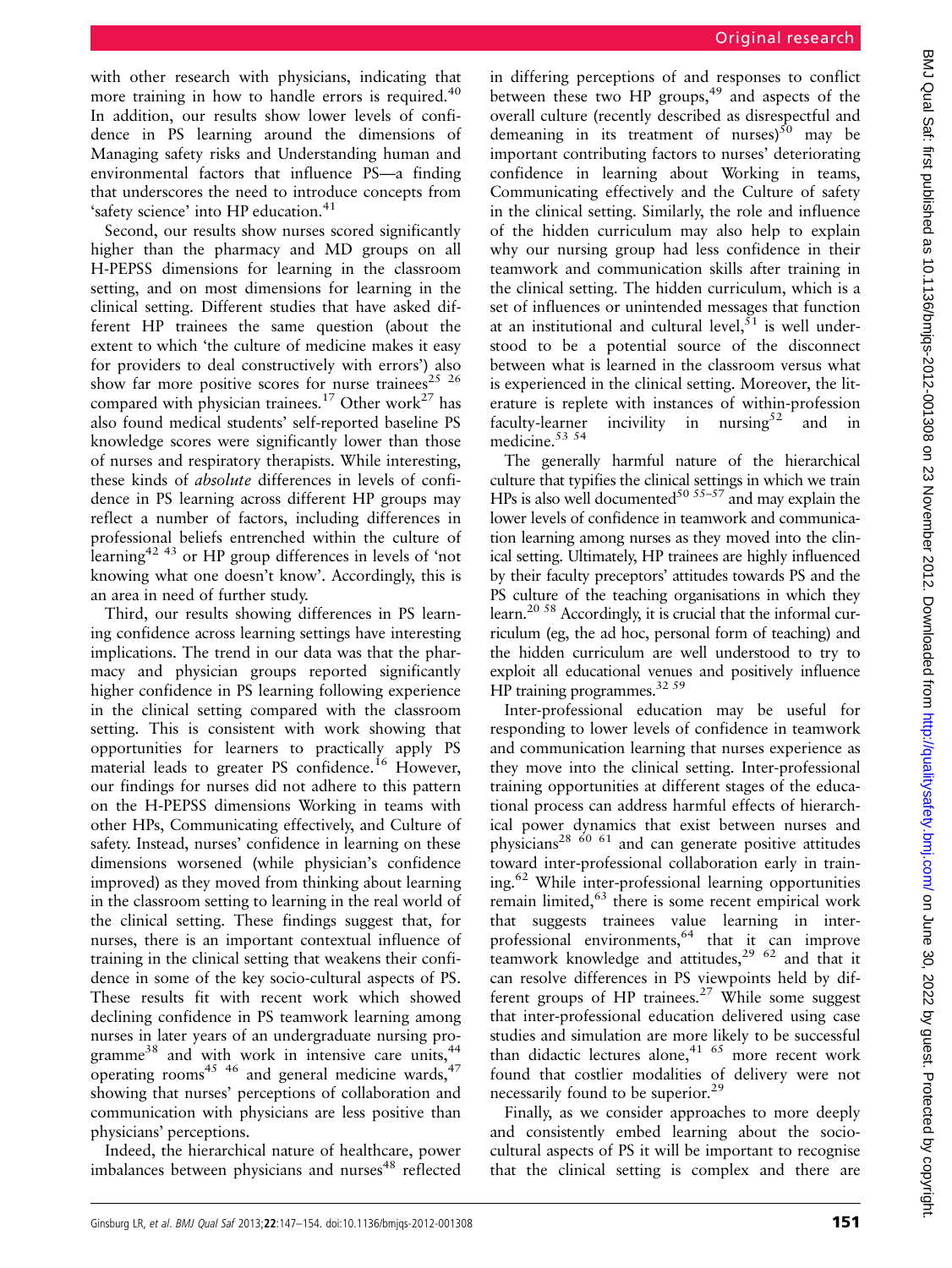# Original research

various factors that influence what is being learned and how.66 In addition, learning opportunities in the clinical setting rub up against the reality of competing educational demands<sup>9</sup> and overburdened clinicians who have limited time to devote to teaching and learning.<sup>25</sup> The need for greater numbers of clinical faculty who are familiar with quality improvement and PS content,  $1^{496768}$  and closer links between academic staff in universities and managers in healthcare settings around PS have been suggested and may help to achieve an appropriate balance of learning in these two settings.  $31\overline{69}$ 

This study has some limitations. First, the selfreported nature of the data mean that some degree of social desirability bias is likely and the absolute levels of confidence in PS learning that are reported, when they are high, may reflect that respondents are unaware of what they do not know. Similarly, trainees may overestimate or underestimate their PS competence. For these reasons we focus more on the data patterns than the absolute levels of self-reported PS competence. Second, while response rates in the 30% range are typical in these kinds of surveys, the nature of any potential non-response bias remains unclear. Further research, perhaps qualitative, is required to better understand why nurses' confidence in learning around inter-professional teamwork weakens when they learn in the clinical setting.

#### **CONCLUSIONS**

As efforts to enhance PS in HP education continue, it is important to recognise that PS in HP education still largely reflects clinical safety (eg, attention to infection control and medication safety<sup>31</sup>). This should not be surprising given that most HP curricula that include PS devote at most a few hours to the topic.9 70 Large-scale efforts are required to more deeply and consistently embed PS learning into HP education. However, such efforts require attention to a number of factors at the level of the learner, the faculty and the clinical learning setting. In particular, this study reveals that efforts to embed PS learning in HP education may be hampered by fairly profound deficiencies that persist in the culture of the clinical training environments in which we educate and, paradoxically, acculturate our new HPs.

Acknowledgements The authors wish to thank Heather Campbell, RN (formerly with the College of Nurses of Ontario), Dan Faulkner from the College of Physicians and Surgeons of Ontario, Shenda Tanchak (formerly with the College of Physicians and Surgeons of Ontario), and Della Croteau and Anne Resnick from the Ontario College of Pharmacists for their support and for their help with sampling and data collection. We also wish to thank Brett Thompson and Christopher Chan for their help with data collection.

Contributors LG designed the study (including data collection tools and methods), monitored data collection, cleaned and analysed the data, and drafted and revised the paper. She is guarantor. DT and PGN contributed to overall study design and revising and approving the manuscript.

Funding This study was funded by a research grant from the Canadian Patient Safety Institute, RFA09-1181-ON.

#### Competing interests None.

Ethics approval The study received approval from the Human Participants Review Committee in the Office of Research Ethics at York University.

Provenance and peer review Not commissioned; externally peer reviewed.

Data sharing statement Data may be available on request from the corresponding author.

Open Access This is an Open Access article distributed in accordance with the Creative Commons Attribution Non Commercial (CC BY-NC 3.0) license, which permits others to distribute, remix, adapt, build upon this work non-commercially, and license their derivative works on different terms, provided the original work is properly cited and the use is noncommercial. See: http://creativecommons.org/licenses/ by-nc/3.0/

#### **REFERENCES**

- 1 Lucian Leape Institute. Unmet Needs: Teaching Physicians to Provide Safe Patient Care. Boston, MA: National Patient Safety Foundation, 2010.
- 2 Department of Health. Modernising Medical Careers. The New Curriculum for the Foundation Years in Postgraduate Education and Training. London, UK: Department of Health, 2007.
- 3 American Association of Colleges of Nursing. Hallmarks of quality and patient safety: recommended baccalaureate competencies and curricular guidelines to ensure high-quality and safe patient care. J Prof Nurs 2006;22:329–30.
- 4 Cronenwett L, Sherwood G, Barnsteiner J, et al. Quality and safety education for nurses. Nurs Outlook 2007;55:122-31.
- 5 Frank JR, Brien S, on behalf of The Safety Competencies Steering Committee. The Safety Competencies: Enhancing Patient Safety Across the Health Professions. Ottawa, ON: Canadian Patient Safety Institute, 2008.
- 6 Schumacher DJ, Slovin SR, Riebschleger MP, et al. Perspective: beyond counting hours: the importance of supervision, professionalism, transitions of care, and workload in residency training. Acad Med 87(7):883–8. Published Online First 22 May 2012. doi:[10.1097/ACM.0b013e318257d57d.](http://dx.doi.org/10.1097/ACM.0b013e318257d57d)
- 7 Bloom SW. The medical school as a social organization: the sources of resistance to change. Med Educ 1989;23:228–41.
- 8 Nie Y, Li L, Duan Y, et al. Patient safety education for undergraduate medical students: a systematic review. BMC Med Educ 2011;11:33.
- 9 Wong BM, Etchells EE, Kuper A, et al. Teaching quality improvement and patient safety to trainees: a systematic review. Acad Med 2010;85:1425–39.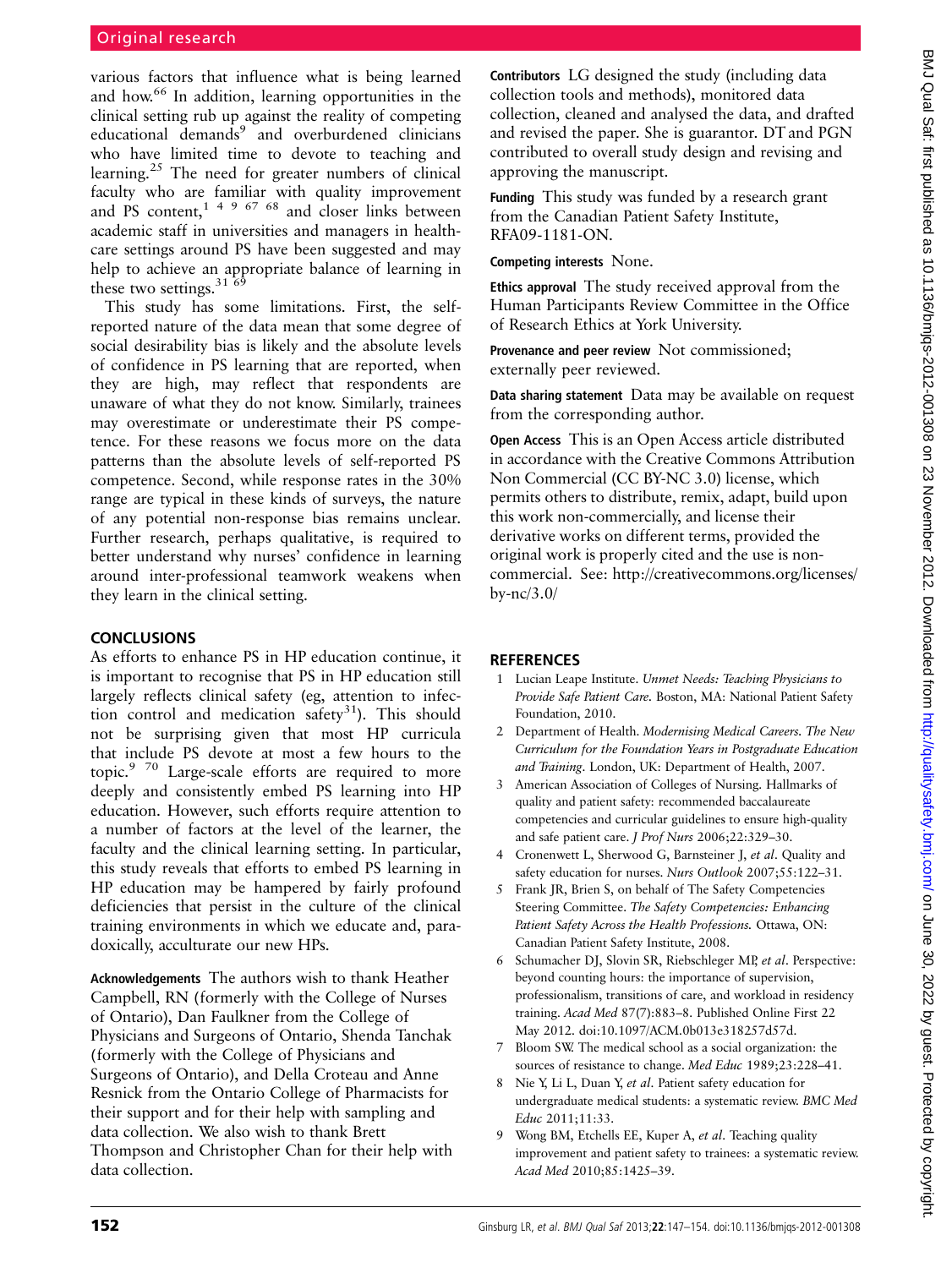- 10 Kane JM. Patient safety education: overreported and still lacking. Acad Med 2010;85:1397–8.
- 11 Alper E, Rosenberg E, O'Brien KE, et al. Patient safety education at U.S. and Canadian medical Schools: results from the 2006 Clerkship Directors in Internal Medicine Survey. Acad Med 2009;84:1672–6.
- 12 Castel E, Ginsburg L. Patient Safety in Health Professional Education: Development of a Questionnaire to Assess Student Learning. Report to the Canadian Patient Safety Institute. 2008. [http://www.yorku.ca/patientsafety/H-PEPSS/](http://www.yorku.ca/patientsafety/H-PEPSS/2008_pilot_Ginsburg%20&%20Castel%20Safety%20Competencies%20Studentship%20Final%20Report.pdf) [2008\\_pilot\\_Ginsburg%20&%20Castel%20Safety%](http://www.yorku.ca/patientsafety/H-PEPSS/2008_pilot_Ginsburg%20&%20Castel%20Safety%20Competencies%20Studentship%20Final%20Report.pdf) [20Competencies%20Studentship%20Final%20Report.pdf](http://www.yorku.ca/patientsafety/H-PEPSS/2008_pilot_Ginsburg%20&%20Castel%20Safety%20Competencies%20Studentship%20Final%20Report.pdf) (accessed 23 october 2012).
- 13 Aboumatar HJ, Thompson D, Wu A, et al. Development and evaluation of a 3-day patient safety curriculum to advance knowledge, self-efficacy and system thinking among medical students. BMJ Qual Saf 2012;21:416–22.
- 14 Debourgh GA. Synergy for patient safety and quality: academic and service partnerships to promote effective nurse education and clinical practice. J Prof Nurs 2012;28:48–61.
- 15 Jansma JD, Wagner C, ten Kate RW, et al. Effects on incident reporting after educating residents in patient safety: a controlled study. BMC Health Serv Res 2011;11:335.
- 16 Halbach JL, Sullivan LL. Teaching medical students about medical errors and patient safety: evaluation of a required curriculum. Acad Med 2005;80:600–6.
- 17 Madigosky WS, Headrick LA, Nelson K, et al. Changing and sustaining medical students' knowledge, skills, and attitudes about patient safety and medical fallibility. Acad Med 2006;81:94–101.
- 18 Gunderson AJ, Smith KM, Mayer DB, et al. Teaching medical students the art of medical error full disclosure: evaluation of a new curriculum. Teach Learn Med 2009;21:229–32.
- 19 Leung GK, Patil NG, Ip MS. Introducing patient safety to undergraduate medical students—a pilot program delivered by health care administrators. Med Teach 2010;32:e547–51.
- 20 Vohra PD, Johnson JK, Daugherty CK, et al. Housestaff and medical student attitudes toward medical errors and adverse events. *Jt Comm J Qual Saf 2007*;33:493-501.
- 21 Carruthers S, Lawton R, Sanders J, et al. Attitudes to patient safety amongst medical students and tutors: Developing a reliable and valid measure. Med Teach 2009;31:e370–6.
- 22 Flin R, Patey R, Jackson J, et al. Year 1 medical undergraduates' knowledge of and attitudes to medical error. Med Educ 2009;43:1147–55.
- 23 Miller CL, LaFramboise L. Student learning outcomes after integration of quality and safety education competencies into a senior-level critical care course. J Nurs Educ 2009;48:678-84.
- 24 Sullivan DT, Hirst D, Cronenwett L. Assessing quality and safety competencies of graduating prelicensure nursing students . Nurs Outlook 2009;57:323–31.
- 25 Ardizzone LL, Enlow WM, Evanina EY, et al. Impact of a patient safety curriculum for nurse anesthesia students. *J Nurs* Educ 2009;48:706–10.
- 26 Schnall R, Stone P, Currie L, et al. Development of a self-report instrument to measure patient safety attitudes, skills, and knowledge. J Nurs Scholarsh 2008;40:391–4.
- 27 Cox KR, Scott SD, Hall LW, et al. Uncovering differences among health professions trainees exposed to an interprofessional patient safety curriculum. Oual Manag Health Care 2009;18:182-93.
- 28 Anderson E, Thorpe L, Heney D, et al. Medical students benefits from learning about patient safety in an interprofessional team. Med Educ 2009;43:542–52.
- 29 Hobgood C, Sherwood G, Frush K, et al. Teamwork training with nursing and medical students: does the method matter? Results of an interinstitutional, interdisciplinary collaboration. Qual Saf Health Care 2010;19:e1–6.
- 30 Weller JM, Barrow M, Gasquoine S. Interprofessional collaboration among junior doctors and nurses in the hospital setting. Med Educ 2011;45:478–87.
- 31 Pearson P, Steven A, Howe A, et al. Learning about patient safety: organizational context and culture in the education of health care professionals. J Health Serv Res Policy 2010;15(Suppl 1):4–10.
- 32 Pingleton SK, Davis DA, Dickler RM. Characteristics of quality and patient safety curricula in major teaching hospitals. Am J Med Qual 2010;25:305–11.
- 33 Ginsburg L, Castel E, Tregunno D, et al. The H-PEPSS: an instrument to measure health professionals' perceptions of patient safety competence at entry into practice. BMJ Qual Saf 2012;21:676–84.
- 34 Dillman DA, Smyth JD, Christian LM. Internet, Mail, and Mixed-mode Surveys: The Tailored Design Method. 3rd edn. Hoboken, NJ: Wiley & Sons, 2009.
- 35 Walton MM, Shaw T, Barnet S, et al. Developing a national patient safety education framework for Australia. Qual Saf Health Care 2006;15:437–42.
- 36 Walton M, Woodward H, Staalduinen SV, et al. The WHO patient safety curriculum guide for medical schools. Qual Saf Health Care 2010;19:542–6.
- 37 Okuyama A, Martowirono K, Bijnen B. Assessing the patient safety competencies of healthcare professionals: a systematic review. BMJ Qual Saf 2011;20:991–1000.
- 38 Duhn L, Karp S, Oni O, et al. Perspectives on patient safety among undergraduate nursing students. J Nurs Educ 2012;51:526–31.
- 39 Cohen J. Statistical Power Analysis for the Behavioral Sciences. New York: Academic Press, 1988.
- 40 Wears RL, Wu AW. Dealing with failure: the aftermath of errors and adverse events. Ann Emerg Med 2002;39:344–6.
- 41 Croskerry P, Wears RL, Binder LS. Setting the educational agenda and curriculum for error prevention in emergency medicine. Acad Emerg Med 2000;7:1194–200.
- 42 Hall P. Interprofessional teamwork: professional cultures as barriers. J Interprof Care 2005;19(Suppl 1):188–96.
- 43 Barker KK, Bosco C, Oandasan IF. Factors in implementing interprofessional education and collaborative practice initiatives: findings from key informant interviews. J Interprof Care 2005;19(Suppl 1):166–76.
- 44 Thomas EJ, Sexton JB, Helmreich RL. Discrepant attitudes about teamwork among critical care nurses and physicians. Crit Care Med 2003;31:956–9.
- 45 Wauben LS, Dekker-van Doorn CM, van Wijngaarden JD, et al. Discrepant perceptions of communication, teamwork and situation awareness among surgical team members. Int J Qual Health Care 2011;23:159–66.
- 46 Mills P, Neily J, Dunn E. Teamwork and communication in surgical teams: implications for patient safety. J Am Coll Surg 2008;206:107–12.
- 47 O'Leary KJ, Ritter CD, Wheeler H, et al. Teamwork on inpatient medical units: assessing attitudes and barriers. Qual Saf Health Care 2010;19:117–21.
- 48 Sundin-Huard D. Subject positions theory—its application to understanding collaboration (and confrontation) in critical care. J Adv Nurs 2001;34:376–82.